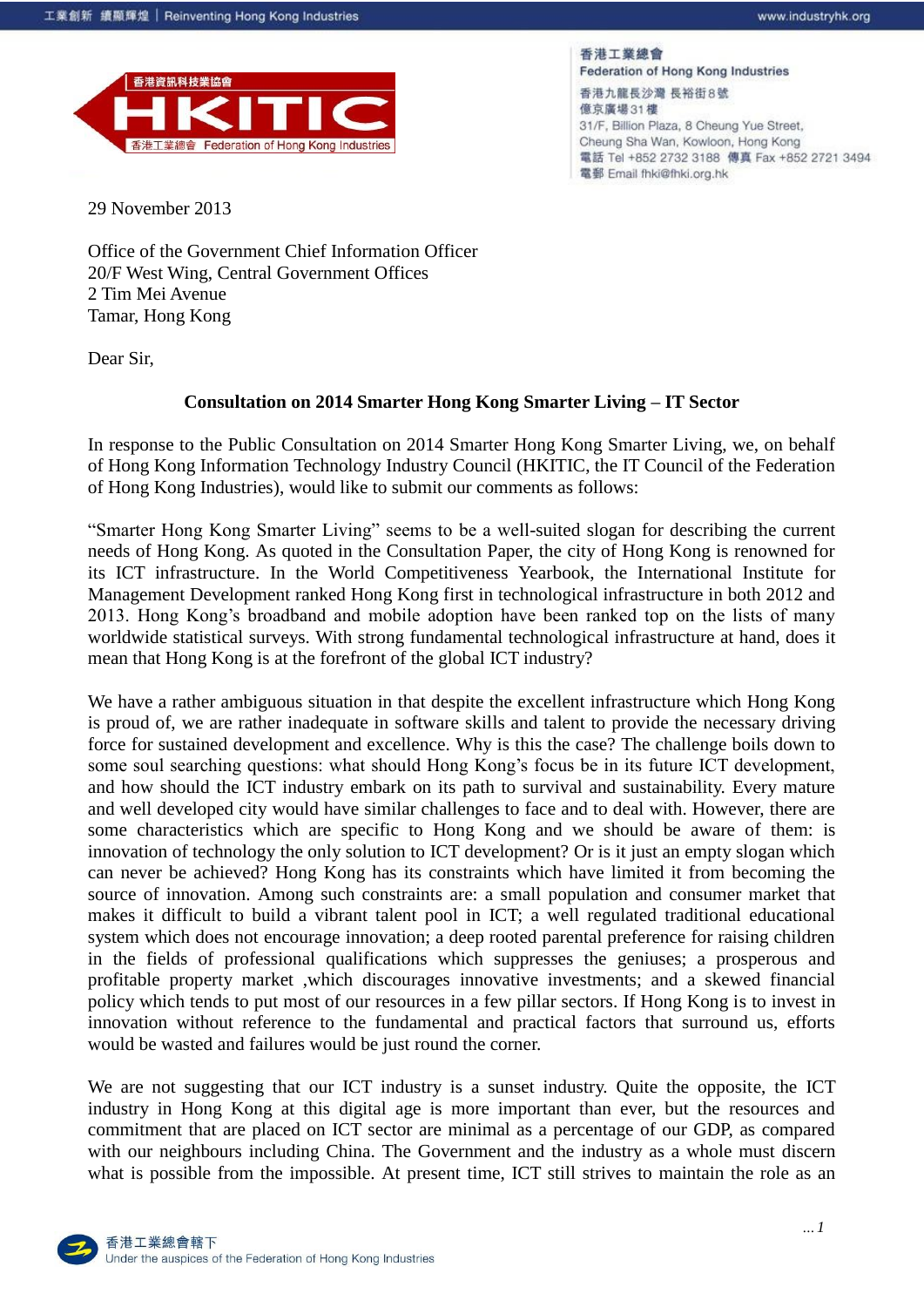

enabler for the prosperity of different sectors and it is still a long way to become a respected industry or sector in its own right. Under such circumstances, the cooperation or collaboration between the government, the industry, business, community and academia is imperative, and it is where the Digital 21 Strategy comes into play.

In the following paragraphs, we'll comment on the specific themes of 2014 Digital 21 Strategy:

*1. Smarter Hong Kong, Smarter Living*

The new technologies such as Cloud Computing, Big Data Analytics, Internet of Things, Wireless and Multi-platform, are a global trend. As sophisticated consumers and users of IT technology, our various industry sectors can be early adopters and develop innovative applications. Government support in exploiting new and evolving technologies is welcome.

- *2. Empower Everyone*
	- a. Digital Certificate this is tricky technology and should be explored with care because its prospects very much depend on government policies instead of the maturity and feasibility of such technology. The theoretical concept of this technology has long been proven, but the adoption of digital certificate remains low due to the clumsy process of application and installation of it in every device in which authentication is required. The government should have consulted the Hong Kong Jockey Club which had used digital certificates for some time and eventually abandoned its usage in favour of some other 2-way authentication technology. If this technology could have been successful, the leading banks such as HSBC and Hang Seng would not have invested in their own separate authentication systems. The inconvenience and user – unfriendliness is a dead-end which could only be resurrected by imposing statutory obligations on its usage. Therefore, the viability of this technology depends on government policies to impose on the mandatory use of it. Uncertainty of usage is likely to be doomed.
	- b. City-wide WiFi for the Public and Visitor the image of a digital city such as Hong Kong would inevitably be downgraded if we could not provide visitors in urban areas with Wifi access, which has now become part of people's daily life. We support the Government in promoting a common Wi-Fi branding which could be provided by the public or private sectors. However, if the service is to be provided by the private sector, the government should bear in mind that the channel is a valuable resource in which the service providers may profit enormously from advertising to visitors. As such, the Government should carefully negotiate with service providers in signing contracts despite the fact that this service is to be provided to the public and visitors completely free of charge.
	- c. Broadband and Wifi Access for Schools to Drive e-learning the Wifi access to facilitate e-learning serves a good purpose but there should be strict regulation of access control for schools to follow. It is because students should only be allowed Wifi access when conducting e-learning; for the rest of the time Wifi Access should be strictly forbidden to prevent students from falling into the trap of facebook-ing or e-gaming instead of e-learning.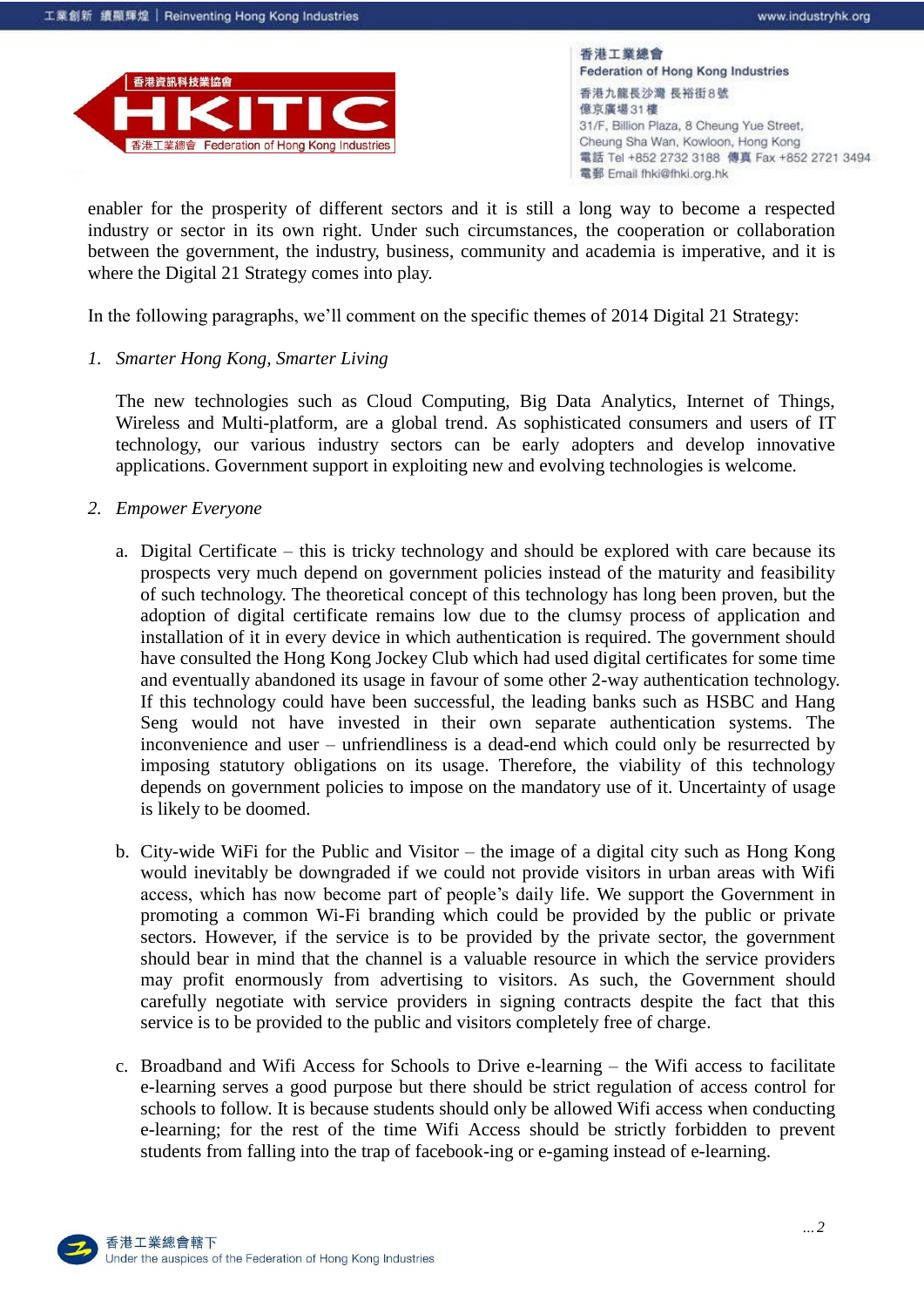

- d. ICT as a Tool to Support Underprivileged Groups there are existing programs that help the less equipped children to acquire computers for online services. The Government should have some monitoring mechanism to ensure such programs are conducted with value for tax payers' money. The usage of computers by elderly and persons with disabilities are good motives, as learning is a continuing process and it could prevent people from developing dementia as well.
- *3. Igniting Business Innovation*

Innovation is critical to Hong Kong's economic growth and competitiveness. Having said that, innovation does not have to be originated from ICT, it could be initiated by any other sectors such as financial, industrial, wholesale retail, design, and even manufacturing. Any kind of innovation involving the applications of ICT and technological innovation can lead to novel and effective business solutions.

- a. Establishing Innovative Platforms The increase in spending in higher education sector is welcome. Allowing universities to conduct more patent filings and company spin-offs are good directives in improving the quality of universities' R  $\&$  D, as well as in avoiding the results of R&D from being wasted.
- b. Public Sector Innovation (PSI) as Default This is one very good initiative undertaken by the OGCIO which allows machine-readable public information to be reused to develop meaningful applications which might not have been thought of by the information owner. The further open-up of public organization information is a welcome initiative.
- *4. Supporting a Thriving ICT Industry*

For the ICT industry to become a major sector in its own right in Hong Kong would never be easy, but if the focus is on maintaining its role as an enabler or a significant economic contributor, it is more realistic and relatively more achievable.

- a. Supporting the Startup Ecosystem –The incubation programmes run by public bodies such as Cyberport and Science Park to provide startups with subsidized office accommodation, mentorship, as well as marketing and promotion assistance; the online portal developed by OGCIO that will serve as a one-stop platform to provide integrated information on existing support measures; success stories and startup events as well as events such as business angels forum and VC conferences to reach out for investors are all positive support measures to encourage start-ups. But why is the government not taking a further step to allocate some funding to invest in the startups as investors, or outsources the investor's role where the government has a matching partnership with experienced angel investor in an investment ratio of, say, 9:1 with a return ratio of 5:5. Tax payers' money is supposed to be spent on startups with better success rate if winners are picked by experienced investors.
- b. ICT Talent Development the government has established the Qualifications Framework and developed the Specification of Competency Standards for the Hong Kong ICT industry. The notion of the establishment of a qualifications framework to provide guidelines to the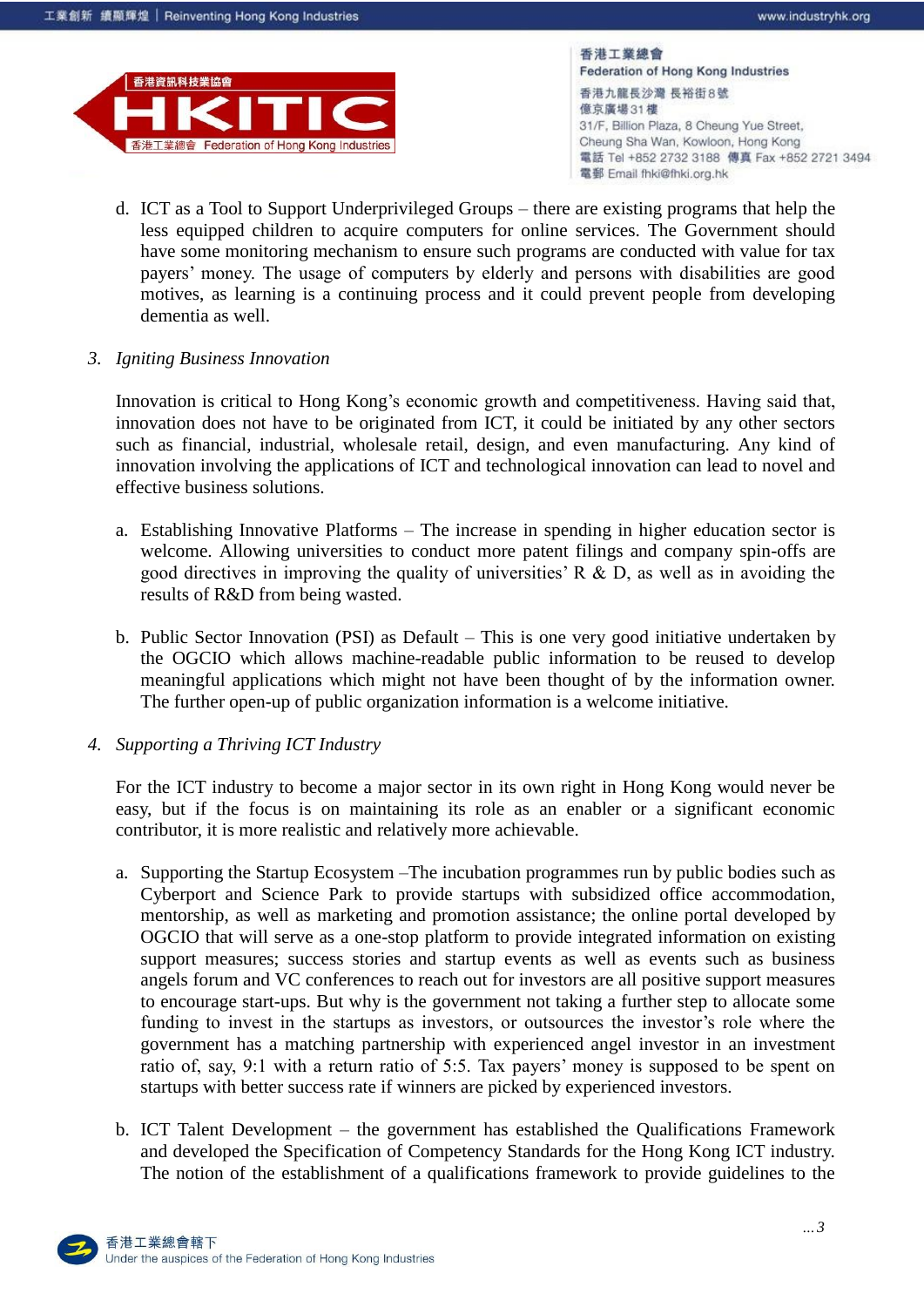

ICT industry in order to gauge the qualifications of professionals is good in its original sense. However, the establishment of this framework also poses some questions: who are the framers and are they able to keep up in trend with the rapidly changing ICT landscape and its emergent qualifications? And would the framework be updated frequently enough to keep up with the pace of the evolvement of new technology qualifications?

- c. The professional recognition scheme it would seem to be welcome or acceptable to the ICT professional. If there is an internationally accepted recognition scheme, Hong Kong professionals should join it instead of Hong Kong having its own scheme. If there is no such an international scheme, then we may need to develop a system for Hong Kong's benchmarks and standards to become internationally recognized. The investment of time and resources would be two-folded; time and money spent on the part of the government in establishing the framework and scheme; plus the time and money spent by ICT professionals in acquiring the qualifications which are very unlikely to be applicable internationally. What the ICT industry lacks is talented professionals, not Qualification Scheme certified professionals.
- d. Closer Collaboration with the Mainland this is definitely the most anticipated potential of the Hong Kong ICT development. Although Hong Kong is not demographically suited for innovation, its motherland has the largest talent pool where innovation is expected to flourish. If China's innovations are to become internationally accepted over time, their technologies need to be endorsed by the smart people of Hong Kong. We have the best ICT infrastructure and smart ICT consumers, young and elderly alike, to use and test their inventions in terms of usability, pricing, and popularity. Hong Kong ICT industry should pick winners of other innovations apart from making our own innovations. Hong Kong's ICT professionals are also good in making sales, closing deals, and providing after-sales support services. There is a role of value add for Hong Kong to play in building up China's ICT for the international market.
- *5. Transforming and integrating Public Services*

In recent years, e-government services have evolved from mere provision of information to citizen-centric, two-way customer services. With the application of mobile technologies, e-government services have become more user-friendly, convenient and personalized. The notions of multi- or cross-platform government services; paperless solutions and collaborative platforms, are all good directives. These reflect on the efficiencies and professionalism of Hong Kong government services. But there is still room to improve in the scope and delivery of e-Government services, such as improving the functionality of the department portal by allowing citizens to pay their fees online. For example, the Transport Department and Immigration Department should allow some of the applications made and paid online simultaneously (e.g. Driving Licence renewal, and Passport renewal). This would save our citizens and civil servants much valuable time spent in queuing. Other public organizations and educational organizations such as HKEAA do not currently allow payment online, and applicants cannot submit their applications and payment simultaneously. This is unacceptable if Hong Kong regards itself as the most e-facilitated city.